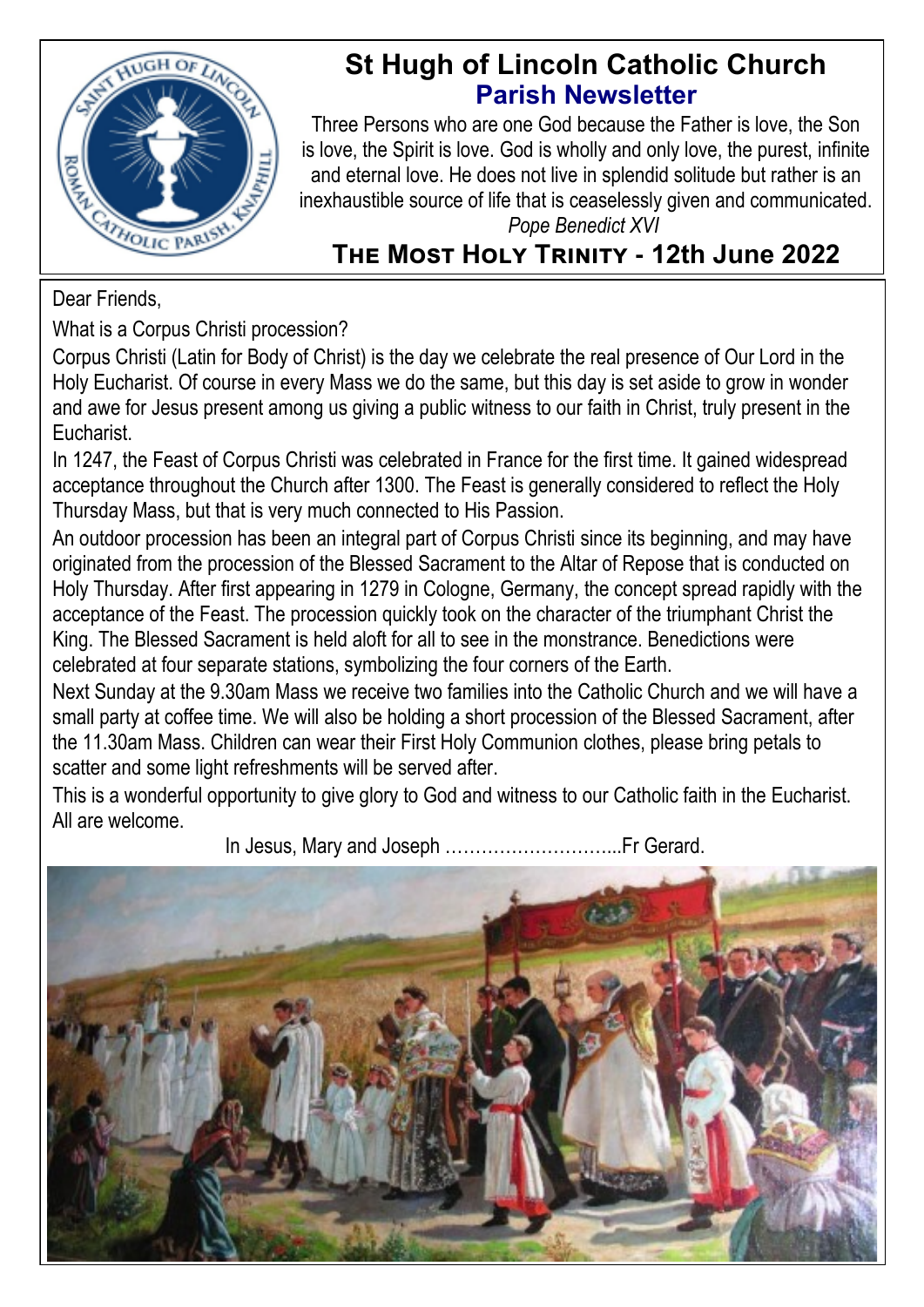#### **PARISH CONTACT DETAILS**

95 Victoria Road, Knaphill, Woking GU21 2AA Tel: 01483 472404<br>sh Priest: **Rev. Fr Gerard Hatton** aerard.hatton80@gmail.com

Parish Priest: **Rev. Fr Gerard Hatton** 

Parish Deacon: **Rev. Dcn Robert Wellbelove**

Parish Office: [knaphill@abdiocese.org.uk](mailto:knaphill@abdiocese.org.uk) Newsletter: [sthughnewsletter@gmail.com](mailto:sthughnewsletter@gmail.com)

www.sthughoflincoln.com Twitter@StHughKnaphill Hall Bookings: Helen Naughton-01483 475922 *The Arundel & Brighton Diocesan Trust is a Registered Charity No 252878*

From the Parish Finance Committee…..

Thank you so much for supporting our parish financially through your Offertory donations and individual donations over the last difficult year. As a result, we have been able to continue to maintain the three buildings for which we have responsibility i.e. the church, the parish hall and the Presbytery and ensure any Health and Safety issues were dealt with promptly. During the Covid pandemic we naturally received reduced income from fundraising and hall lettings, but thanks to your generosity and money we had put aside for maintenance in previous years, we were able to do the following:

- Complete the repair of the exterior back wall of the church
- **-** Paint the inside of the church, sacristies and narthex
- **-** Install a streaming camera for Masses to be live streamed
- Address any issues raised in the five yearly survey (known as The Quinquennial)
- Pay the Diocesan Levy which all parishes pay quarterly as a contribution to the Finance, Payroll, Health and Safety support received from the Diocese. It also covers a levy for The Catholic Education Service, Catholic Safeguarding Standards Agency and an additional levy to share the costs of Education of Future Priests and retired priests. (Our Parish Levy for 2022 is £26,725)

Please see last year's figures below with comparative figures for 2020. You will notice the deficit of £21,627, but this is partly as a result of our transferring £10k to a Diocesan Investment Fund for future building maintenance. Due to careful management, we did have sufficient bank account funds to cover this loss. Our next major maintenance project is the church roof repair.

Income and Expenditure for the Years 2021 and 2020

| Income                                 | $\frac{1}{2}$<br>2021 | 2020     | $+/- (2021 \vee 2020)$ |
|----------------------------------------|-----------------------|----------|------------------------|
| Offertory (Incl. Clergy Support)       | £74,831               | £52,647  | £22,184                |
| Donations                              | £3,770                | £2,905   | £865                   |
| <b>Tax Rebates</b>                     | £7,191                | £12.740  | $-£5,549$              |
| Stipends                               | £4,016                | £4,180   | $-£164$                |
| Repository                             | £35                   | £132     | -£97                   |
| Hall Lettings                          | £2,173                | £2,684   | $-E51$                 |
| Fundraising                            | £3,337                | £1,442   | £1,869                 |
| Investment Income                      | £344                  | £493     | $-E149$                |
| Sundry Income                          | £343                  | £311     | £32                    |
| <b>Total Income</b>                    | £96,040               | £77,534  | £18,506                |
| <b>Expenditure</b>                     |                       |          |                        |
| Liturgy and Pastoral                   | £9,170                | £5,639   | £3,531                 |
| Personnel                              | £18,663               | £18,337  | £326                   |
| Travel                                 | $-E46$                | £81      | $-E127$                |
| Office Costs                           | £1,248                | £2,026   | $-E778$                |
| <b>Professional Fees</b>               | £729                  | £65      | £664                   |
| <b>Establishment Costs</b>             | £11,503               | £10,445  | £1,058                 |
| Property Repairs and Maintenance       | £18,873               | £43,158  | $-£24,285$             |
| <b>Bank Charges</b>                    | £92                   | £0       | £92                    |
| <b>External Grants Made</b>            | £4,269                | £1,540   | £2,729                 |
| Project Capital Equipment              | £6,018                | £1,916   | £4,102                 |
| Diocesan Levy                          | £18,548               | £22,635  | $-£4,087$              |
| Stipends, Offerings and Supply Priests | £10,488               | £10.384  | £104                   |
| Domestic                               | £6,513                | £6,819   | -£306                  |
| Cost of Fundraising                    | £1,599                | £226     | £1,373                 |
| <b>Transfer to Investments</b>         | £10,000               | £0       | £10,000                |
| <b>Total Expenditure</b>               | £117,667              | £123,271 | -£5,604                |
| <b>Surplus/Deficit</b>                 | £21,627               | -£45,660 |                        |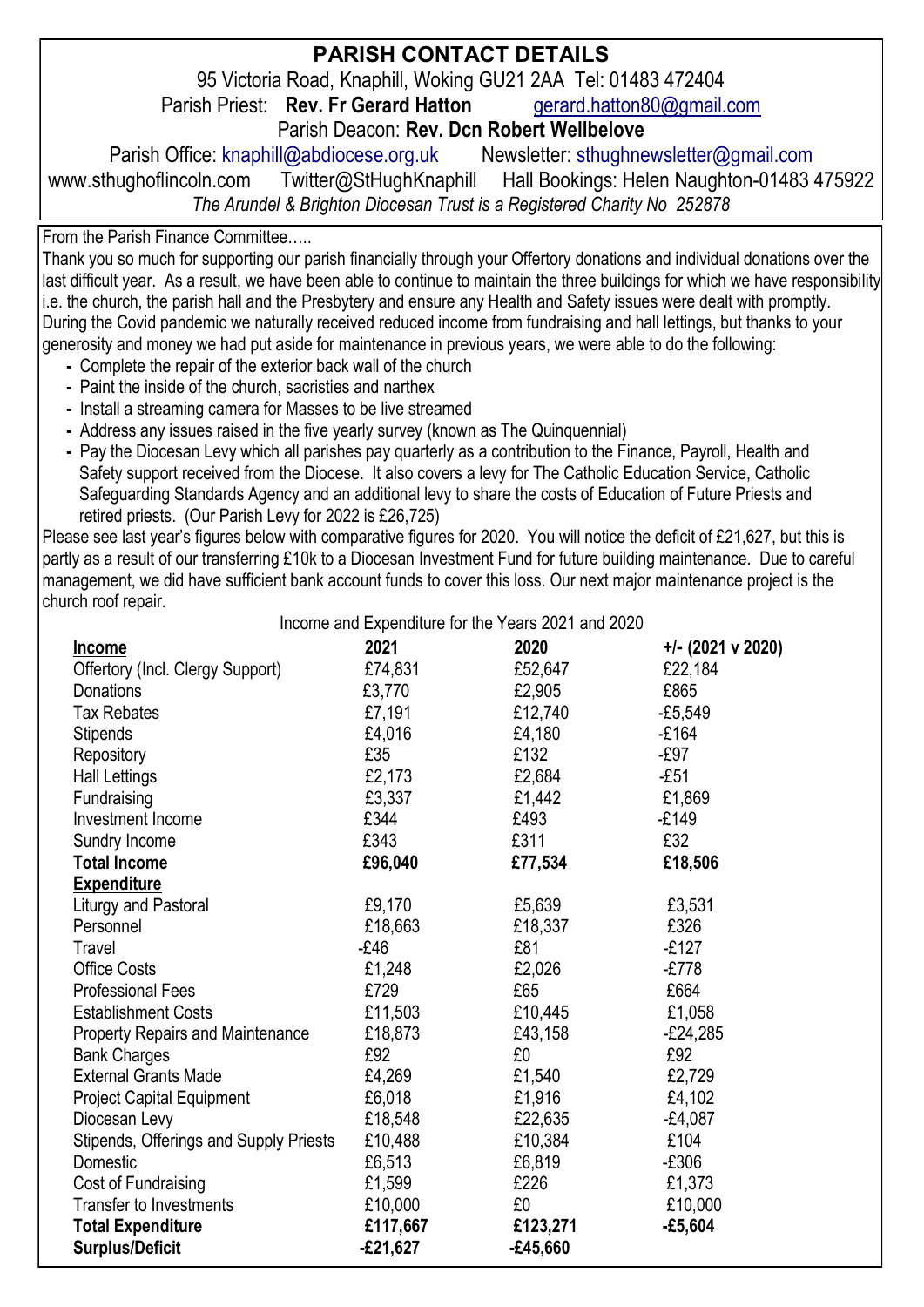### **Summer Fayre**

## **Saturday 25th June at St Hugh's School, Five Oaks Close - 12 noon - 3.00pm**

We are getting excited about putting on the Summer Fayre once again after two years! As always, it is a joint venture between the Parish and School and is one of the main fundraising events in our calendar. However, we cannot do it without your assistance. We would welcome your help in the following areas:

- Manning a stall on a rota basis.
- BBQ help, again on a rota basis.
- Gazebo loan need some extras around the field to keep everyone safe from the sun
- Setting up and clearing away the former is particularly key to getting everything in place for the start of the Fayre. If you are available from 9.00am for an hour or so, or at the end of the Fayre, please come forward; we could really do with you!
- Matched Giving Many companies (M&S, High Street banks, Argos, Sainsbury's, BT, Thames Water and many, many more) support charities through a Matched Giving scheme. Contact your HR department for further details; whatever monies the stall makes that you are part of your company will match it. Some companies may match the fundraising total for the event! You won't know unless you ask!
- NOW wanted wrapped sweets, soft toys, new/nearly new toys and bottles (soft drinks, beers, wines, spirits) for the Bottle Tombola. Box in the porch to receive donations. Please NO clothing, bric-a-brac, books or electrical items.
- Do you have a talent you could offer to be included in our Silent Auction at the Summer Fayre e.g. a couple of hours gardening, baking a cake for a special occasion?
- Grand Draw tickets on sale after all Masses **THIS** weekend at £1 a book.
- Cakes will be needed on the day!

If you can help, please contact Parish Office, Anne am.rushton@btopenworld.com or sign up on the list in the porch. More importantly, come along on the day and meet your fellow parishioners - all very welcome.

#### **Returning to Mass at Pentecost**

The Bishops of England and Wales have issued a statement about the restoration of the Sunday Obligation at Pentecost. "We thank God that this situation has now changed. The pressing challenges of the pandemic have lessened significantly. Most people have resumed the wide range of normal activities, no longer restricted by the previous Covid measures. We therefore believe that the reasons which have prevented Catholics from attending Mass on Sundays and Holy Days of Obligation no longer apply. We understand there will still be some members of our congregations who, for reasons of health, do not feel safe enough to return to Mass. It has always been the understanding of the Church that when the freedom of any Catholic

to attend Mass in person is impeded for a serious reason, because of situations such as ill health, care for the sick or legitimate fear, this is not a breach of the Sunday Obligation."

**Annual Pilgrimage of Reparation & Consecration at Our Lady of Consolation**, West Grinstead, **Saturday 16th July**, 12.15pm - 4.15pm. The day includes Mass and a personal Consecration to Our Lady. Contact Linda T: 01273 463463 or Jayne E: [jayne.lock1@gmail.com](mailto:jayne.lock1@gmail.com)

**Helping Ukranian Refugees:** The Diocese continues to promote **CAFOD's Ukraine Appeal** to parishes and people wishing to give financially. You can give to CAFOD's Appeal [here.](https://cafod.org.uk/Give) You can access **Reset's website** at: [https://www.homesforukraine.org.uk](https://www.homesforukraine.org.uk/) with the site also available in Ukrainian. You can find out more about the Government's **Homes for Ukraine** initiative [here.](https://homesforukraine.campaign.gov.uk/) To find out about the **Family Scheme Visa** click on [this link.](https://www.gov.uk/guidance/apply-for-a-ukraine-family-scheme-visa)

## **Dates for your Diary**

**15th-16th June**, Corpus Christi Carpet of Flowers at Arundel Cathedral. **Saturday 16th July** - Knaphill Village Fair - Mizens Farm from 1.00pm-5.00pm.